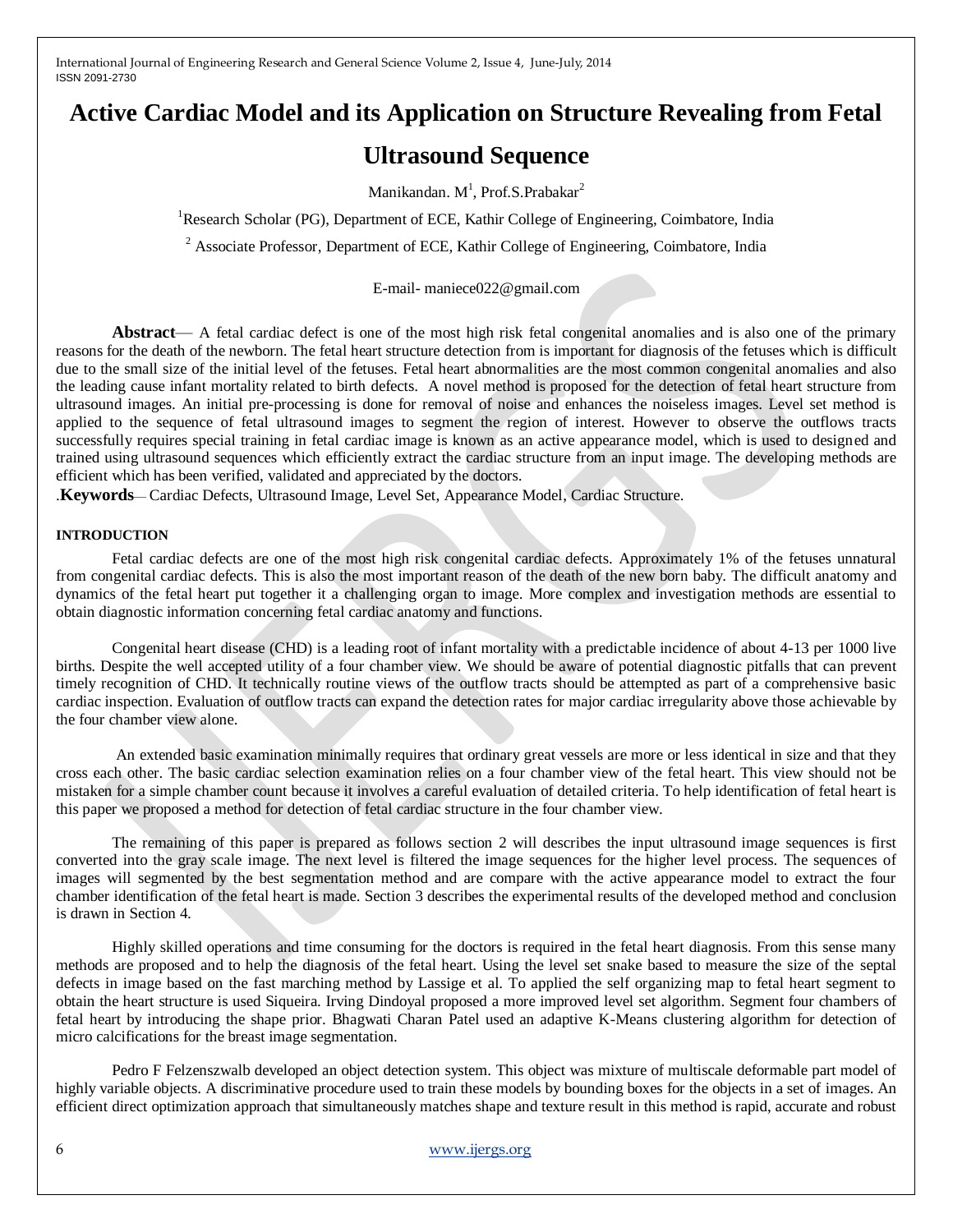was developed Cootes. The Rayleigh distribution is used to model the speckle and adopt the robust maximum likelihood estimation method was developed by Aysal and his teams.

To extract the boundaries of the four chamber activities based on geometric models based automatic segmentation was introduced by Antunes. The performance of this technique is compared with three alternative level set functions, the break point segmentation and the contours are developed by a pediatrician. Yagel and Cohen are to view the cardiac activities in 3D/4D fetal echocardiography. Compare all this methods and we proposed the following described method.

## **II MATERIALS AND METHODS**

The pioneering method is proposed for the detection of fetal cardiac structure from ultrasound images a preliminary preprocessing is done, the eliminate noise and enhance the images using median filtering. An effective Level set algorithm is then applied to the segments the region of interest (ROI). To end with an active appearance model is proposed to identify the structure of the fetal.

In this part, the proposed technique is described in detail and the flowchart is shown as Figure 1.



*1. Pre-processing:-*

During last several decades ultrasound imaging become widely used and safe medical diagnostic method. Ultrasound is an oscillating sound pressures wave with a frequency greater than the upper limit of the human being hearing range. Ultrasound is used in many special fields. Ultrasonic procedures are used to discover objects and measures distances. Ultrasonic imaging is used both veterinary medicine and human medicine.

Ultrasound can be used for medical imaging, detection measurements cleaning. Human can hear the ultrasound ranges up to 20 KHz but the animals can detect the frequency ranges beyond 100 KHz, possibly up to 200 KHz. Ultrasound based diagnostic medical imaging technique and to imagine muscles, tendons and many inner organs to detain their size, arrangement and any pathological lesions with actual tomography images. Ultrasound is used to imagine fetuses during usual and emergency parental care. As at present useful in the medical fields properly performed ultrasound pose no known risk to the patients.

### *A).Conversion of grayscale:-*

Before preprocessing the input images are converted into gray scale images to enable the application of filter. The true color ultrasound images in RGB are converted grayscale intensity image by eliminating the hue and saturation information while retaining the luminance.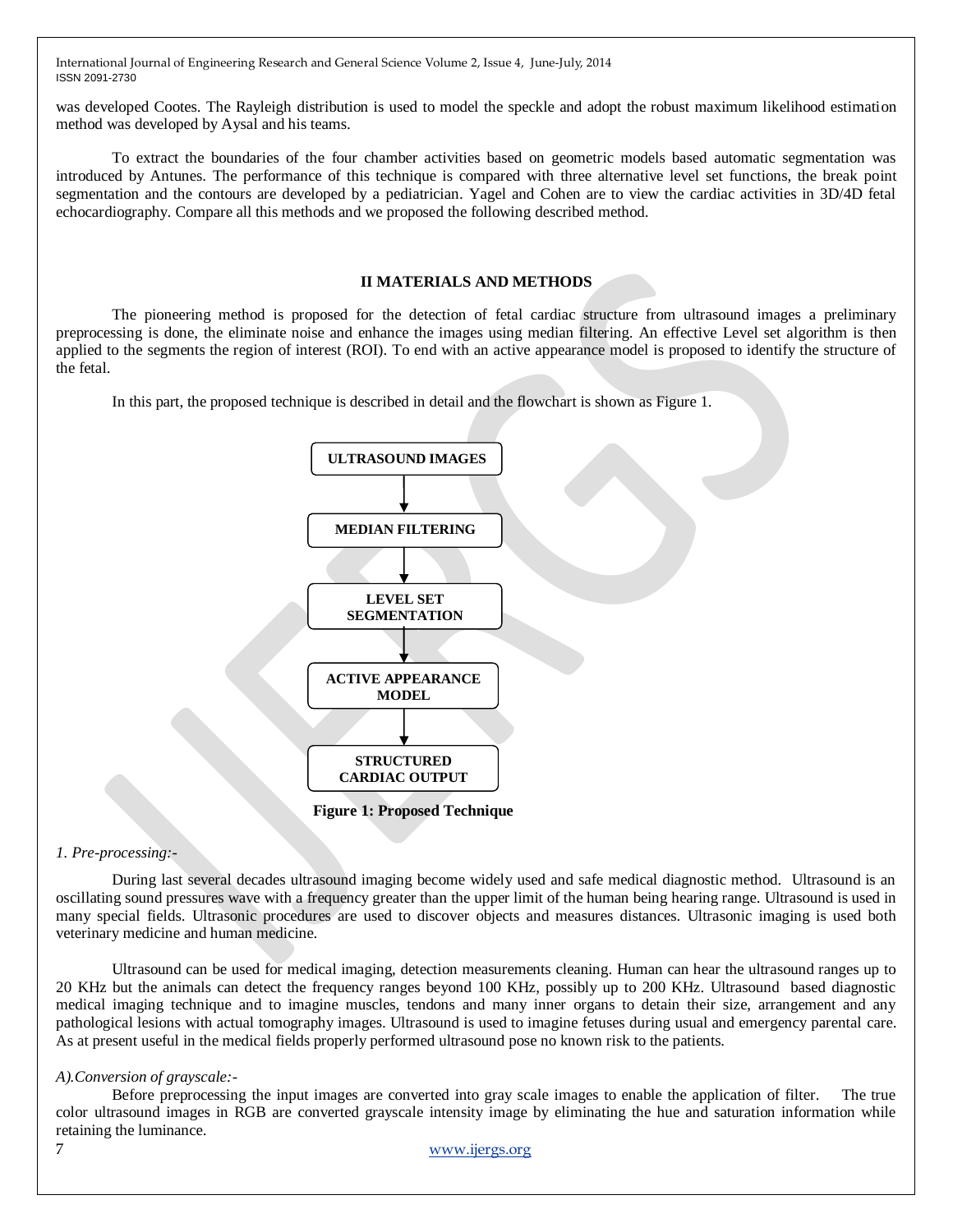*B). Median Filtering:-*

The Median filtering is a nonlinear digital filtering technique often used to remove noise.

 $Median [A(x) + B(x)] = Median [A(x)] + Median [B(x)]$  (1)

It is widely used as it is very effective at removing noise while preserving edges. It is particularly effective at removing 'salt and pepper' type noise. The median filter works by moving through the image pixel by pixel, replacing each value with the median value of adjacent pixels. The prototype of neighbors is called the window, which slides, pixel through pixel more than the complete image pixel, image. The median is designed by first sorting all the pixel values from the window into mathematical order, and then replacing the pixel being measured with the center pixel value. Such noise reduction is a typically preprocessing step to get better the results of later processing.

Median filtering is very widely used in digital image processing because; under definite circumstances it preserves edges while removing noise. In median filtering, the neighboring pixels are .In median filtering, the neighboring pixels are ranked according to brightness and the median value becomes the new value for the central pixel. The median is, in a sense, a more robust "average" than the mean, as it is not affected by outliers. Since the output pixel value is one of the neighboring values, new "unrealistic" values are not formed near edges. Since edges are simply despoiled, median filters can be applied repetitively, if essential.

#### *2. Segmentation:*

Segmentation is defined as partitioning portions of an image. It adds structure to a raw image. In the case of medicine, this can involve identifying which portions of an image is the tumor, or separating white matter from grey matter in a brain scan. This report presents a simple implementation of an active contour method using level sets and demonstrates this method's abilities. This report will present the formulation of the level set method and issues in numerically implementing the problem. It will then follow with results of the implementation and close with areas for further improvements.

The segmentation problem reduces to finding curve to enclose regions of interest. Intuitively, the model and the curves directly using control points. Data structures for the curve would then need to be updated as well. If control points are too close together, how should they be merged there are solutions to these difficulties. However, these issues can all be all deviated using the level set method.

In [mathematics,](http://en.wikipedia.org/wiki/Mathematics) a level set of a [real-](http://en.wikipedia.org/wiki/Real_number)valued function of n [real variables](http://en.wikipedia.org/wiki/Function_of_several_real_variables) f is a set of the form

$$
L_c(f) = \{(x_1, \dots, x_n) | f(x_1, \dots, x_n) = c\}
$$
 (2)

That is, a given constant value c a set where the function takes.

When the number of variables is two a curve is generically a level set called a level curve, curve line or isoline. So a level curve is the set of all real-valued solutions of an equation in two variables  $x_1$  and  $x_2$ . When  $n = 3$  a level set is called a level surface and for higher values of n the level set is a level hyper surface. So a level surface is the set of all real-valued roots of an equation in three variables  $x_1$ ,  $x_2$  and  $x_3$ , and a level hyper surface is the set of all real-valued roots of an equation in n variables.

#### *3. Active appearance model:-*

In the field of medical image processing there is arise a need to fit the shape of an object. If the object is rigid then matching of such model is not necessary on the other hand if the object is non-rigid the matching is needed. Such a matching is carry out by Active Appearance Model (AAM) is used to match the defined set of points to images using their texture information as the matching criteria .In object recognition application, accurate object alignment has determinative effect. Active appearance model is one of the most studied methods for accurate locating objects.

An active appearance model is a [computer vision](http://en.wikipedia.org/wiki/Computer_vision) algorithm for matching a [statistical model](http://en.wikipedia.org/wiki/Statistical_model) of object shape and appearance to a new image. They are built at some stage in a preparation phase. A images set, together with coordinates of landmarks that appear in all of the images, is provided to the training controller. The draw near is widely used for identical and tracking faces and for medical image analysis. The algorithm uses the dissimilarity between the current approximation of appearance and the target image to drive an optimization method. By taking benefit of the [least squares](http://en.wikipedia.org/wiki/Least_squares) techniques, it can counterpart to new images very rapidly. It is related to the [active shape model](http://en.wikipedia.org/wiki/Active_shape_model) (ASM). One disadvantage of ASM is that it only uses shape constraints and does not take advantage of all the available information in the texture crossways the goal object. This can be model by means of an AAM.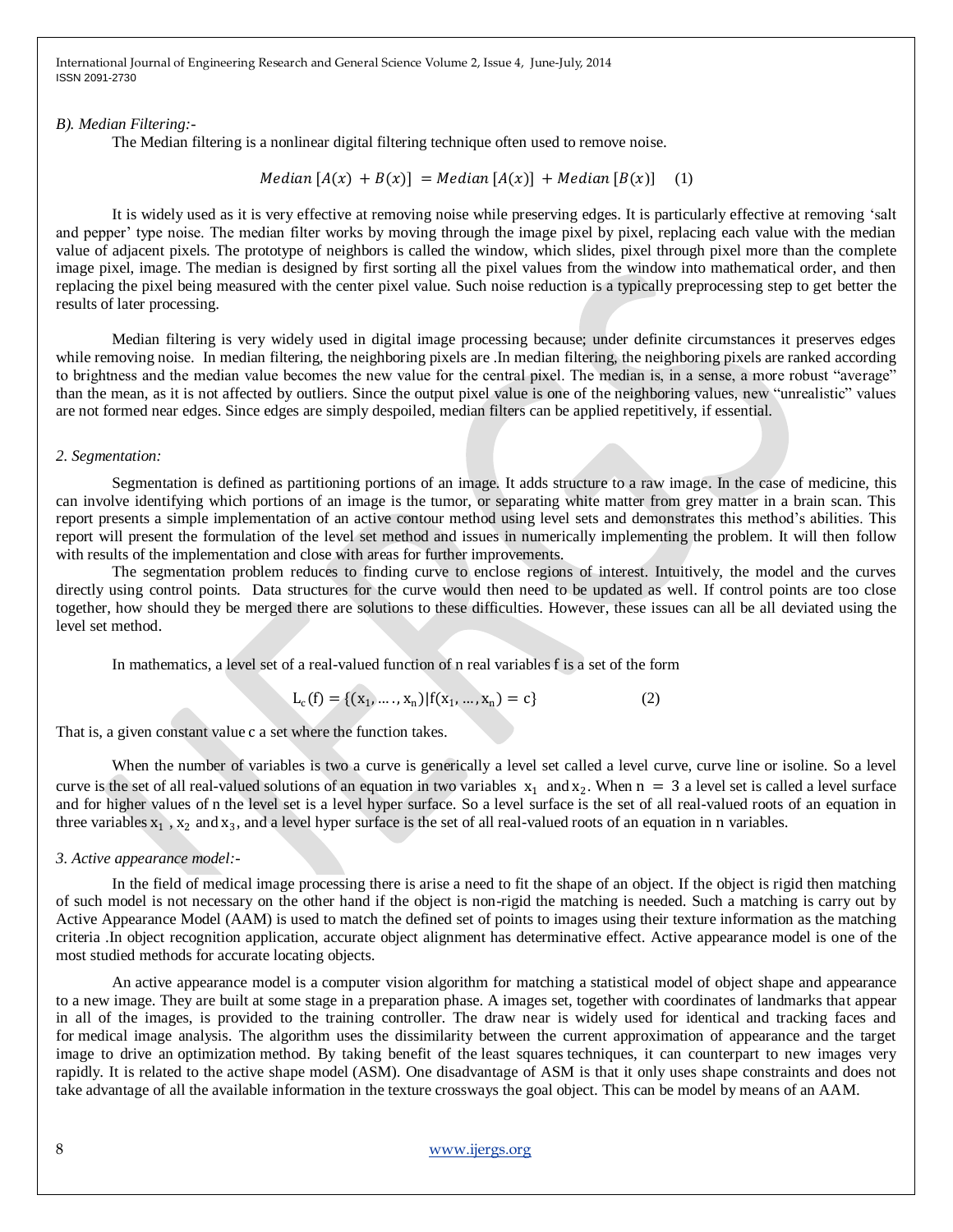Let the optimal training set for the automated segmentation of short axis left ventricular magnetic resonance (MR) imaging studies in clinical practice based on active appearance model. The segmentation accuracy by varying the size and composition of the training set. The accuracy was assessed using the degree of similarity and the difference in ejection fraction between automatically detected and manually drawn contours. Including more images in the training set results in a better accuracy of the detected contours, with optimum results achieved when including 180 images in the training set.

Using AAM-based contour detection with a mixed model of 80% normal-20% pathologic images does provide good segmentation accuracy in clinical routine. Finally, it is essential to define different AAM models for different vendors of MRI systems.

# **III RESULTS AND DISCUSSION**

In this proposed method the input image sequence is obtained from the ultrasound sequence. Ultrasound image sequences are the continuous moving frames. First and foremost thing is divide the successive frames per seconds in to image sequence. This sequence of images is effortless to process for our constraint. From this multiple image sequences we prefer twelve images as the suitable images and convert those images into gray scale image then removing unwanted noise which is present in the input image by the aid of median filter. Next is to noiseless images will resized. From that sequence of image choose one better image for the level set segmentation



9 [www.ijergs.org](http://www.ijergs.org/)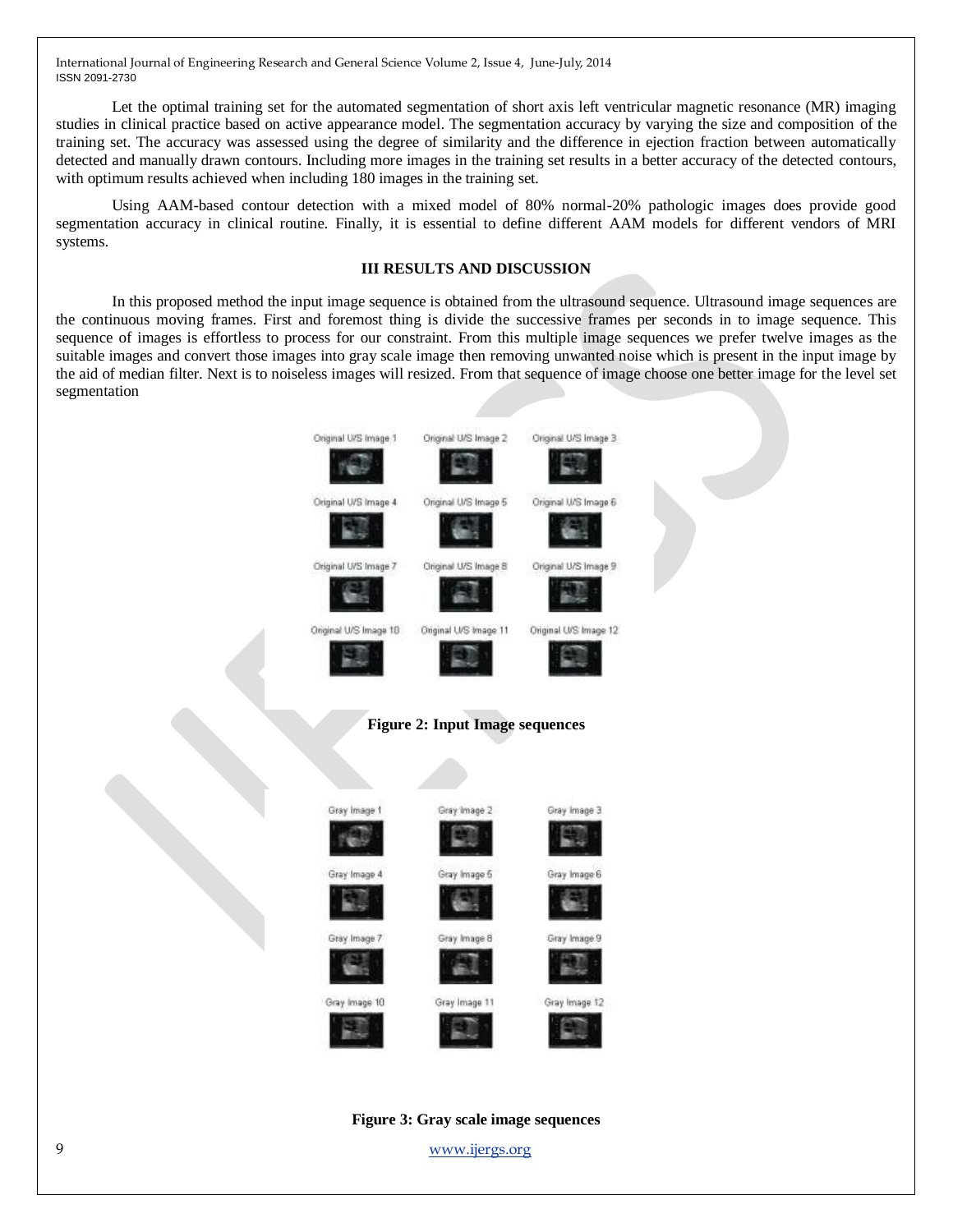

Resized Image4 Resized ImageS œ Resized Image7 Resized ImageB Resized Image10 Resized Image11



Resized Image12

# **Figure 5: Resized image sequences**

G.



**Figure 6: Level set iteration Image** 

10 [www.ijergs.org](http://www.ijergs.org/)